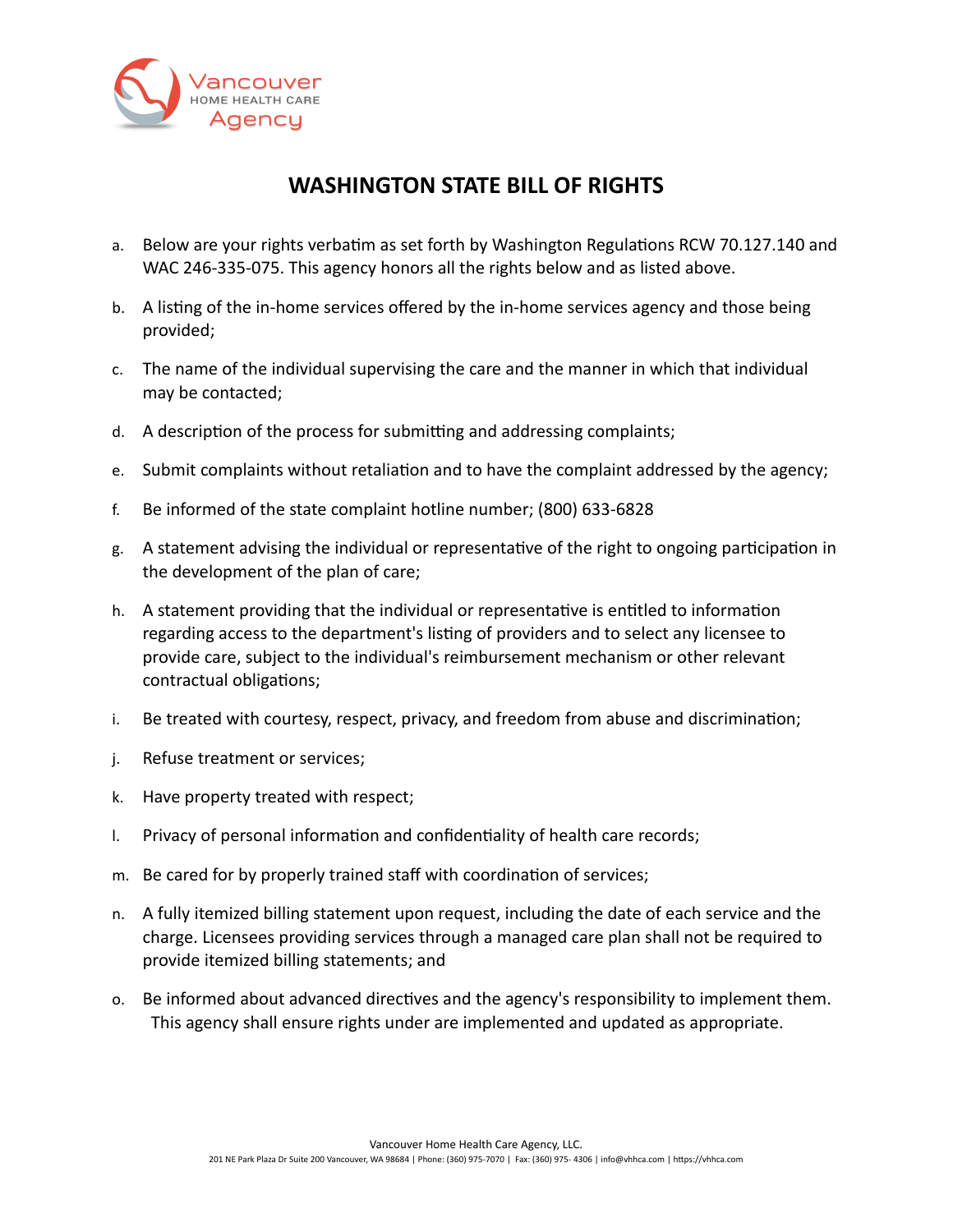

## **YOUR RIGHTS & RESPONSIBILITIES AS A HEALTH CARE PATIENT**

## *Patient Responsibilities:*

- To ask questions of the staff about anything they do not understand concerning their treatment or services provided.
- To provide complete and accurate information concerning their present health, medication, allergies, etc.
- To inform staff of their health history, including past hospitalization, illnesses, injuries.
- To involve themselves and/or Caregiver, as needed and as able, in developing, carrying out, and modifying their home care service plan.
- To review the Agency's information on maintaining a safe and accessible home environment in their residence.
- To request additional assistance or information on any phase of their health care plan they do not fully understand.
- To inform the staff when a health condition or medication change has occurred.
- To notify the Agency when they will not be home for a scheduled home care visit.
- To notify the Agency prior to changing their place of residence or telephone.
- To notify the Agency when encountering any problem with equipment or services.
- To notify the Agency if they are to be hospitalized or if a physician modifies or ceases their home care prescription.
- To make a conscious effort to comply with all aspects of the plan of care.
- To notify the Agency when payment source changes.
- To notify the Agency of any changes in or the execution of any advanced directives.
- To inform staff of their health history, including past hospitalization, illnesses.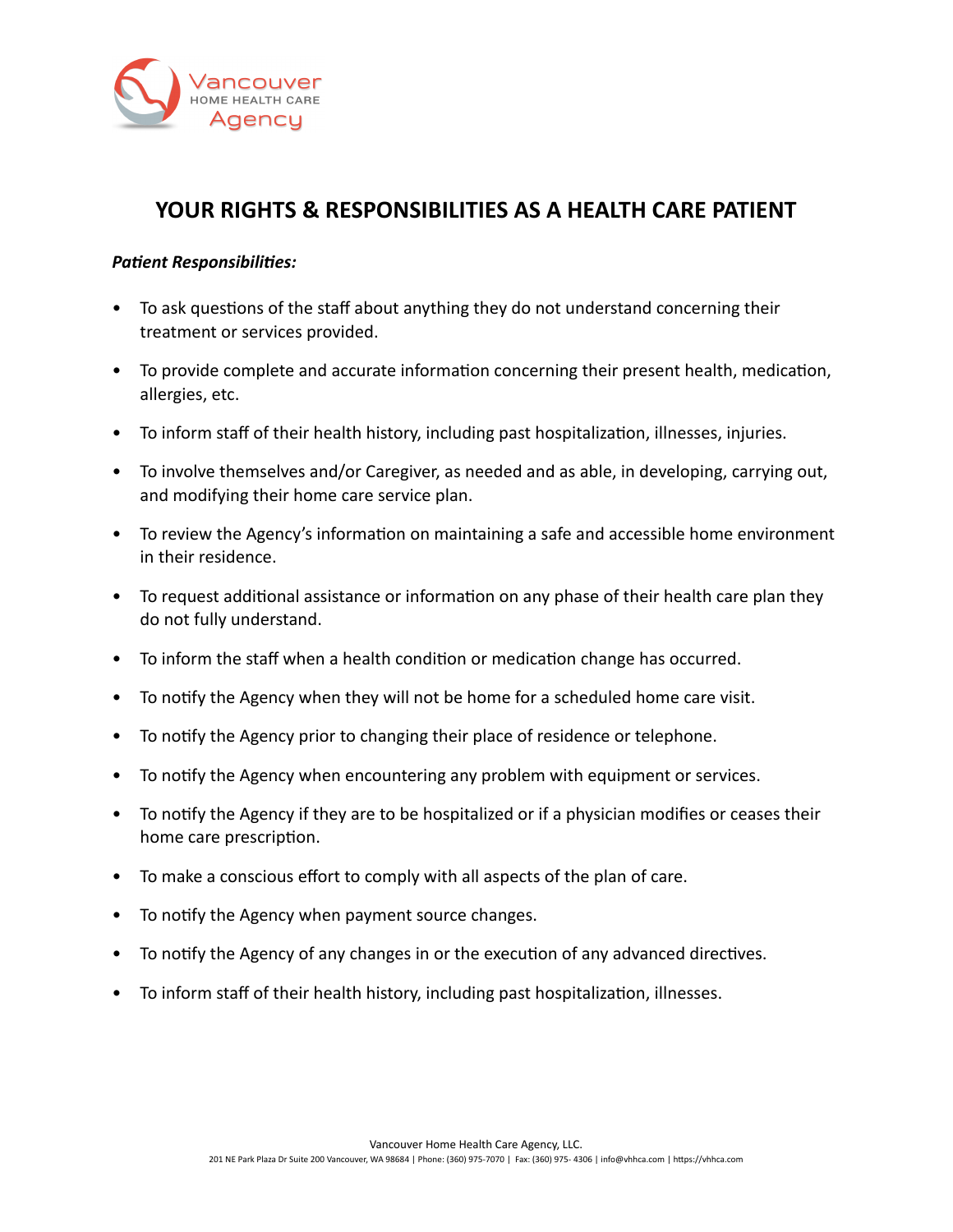

## **AGENCY RESPONSIBILITIES**

Before the care is initiated, the agency must inform a patient orally and in writing of the following:

- 1. The extent to which payment may be expected from third party payers;
- 2. The charges for services that will not be covered by third party payers;
- 3. Services to be billed to third party payers;
- 4. The method of billing and payment for services;
- 5. The charges that the patient may have to pay;
- 6. A schedule of fees and charges for services;
- 7. The nature and frequency of services to be delivered and the purpose of the service;
- 8. Any anticipated effects of treatment, as applicable;
- 9. The agency must inform a patient orally and in writing of any changes in these charges as soon as possible, but no later than five (5) days from the date the home health agency provider becomes aware of the change;
- 10. If an agency is implementing a scheduled rate increase to all clients, the agency shall provide a written notice to each affected consumer at least 30 days before implementation;
- 11. The requirements of notice for cancellation or reduction in services by the organization and the client; and
- 12. The refund policies of the organization.
- 13. Vancouver Home Health Care Agency shall not assume power of attorney or guardianship over a consumer utilizing the services of the agency, require a consumer to endorse checks over to the agency or require a consumer to execute or assign a loan, advance, financial interest, mortgage or other property in exchange for future services.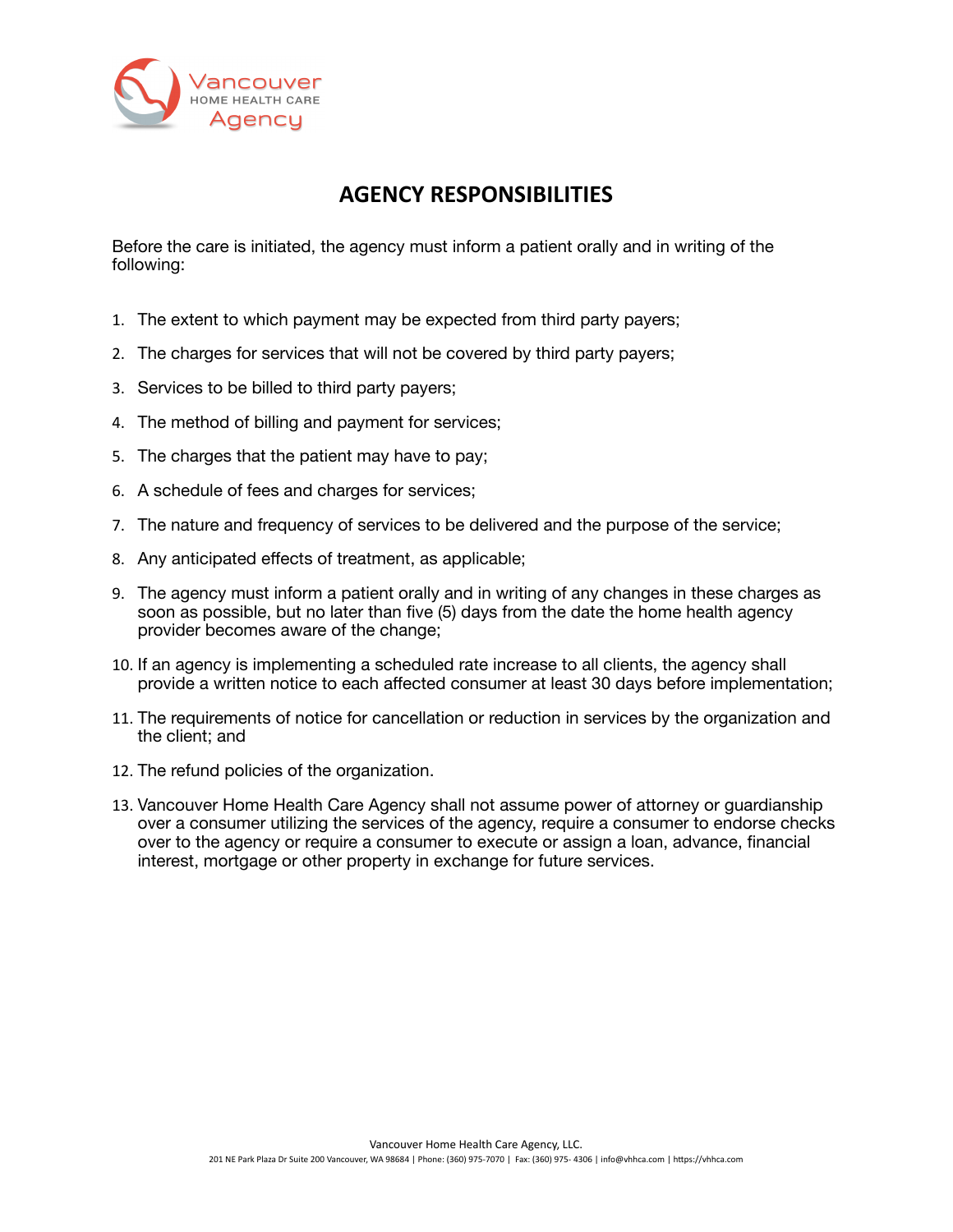

## **COMPLAINTS AND GRIEVANCES**

You may report a complaint or grievance at anytime without reprisal or disruption of services.

Any staff member may receive a complaint or grievance about services or care that is or is not furnished or about the lack of respect for the consumer's person or property by anyone furnishing services on behalf of the agency.

#### *Complaints and Grievances Procedure:*

- 1. Patient or patient representative reports a complaint/grievance to any staff member.
- 2. Staff members receiving complaints or grievances report them to the Administrator or designee.
- 3. Administrator or designee documents the complaint and investigates the grievance/complaint within 5 business days of receipt of the complaint. The Administrator or designee must complete the investigation and documentation within 30 calendar days after the Agency receives the complaint unless the Agency has and documents reasonable cause for delay.
- 4. If the Administrator or designee is unable to resolve the complaint/grievance, the Governing Body is notified and takes action toward resolution.
- 5. Notify the patient when appropriate action has been taken or that the problem has been resolved.
- 6. Document the action taken and resolution on the Complaint Form.
- 7. You may appeal the administrator findings to the Governing Body by submitting a written complaint to:

Attention Governing Body: Vancouver Home Health Care Agency, LLC. 201 NE Park Plaza Dr, Suite 200 Vancouver, WA 98684 Telephone number: (360) 975-7070 Telephone number: (800) 920-6512 Email address: [admin@vhhca.com](mailto:admin@vhhca.com)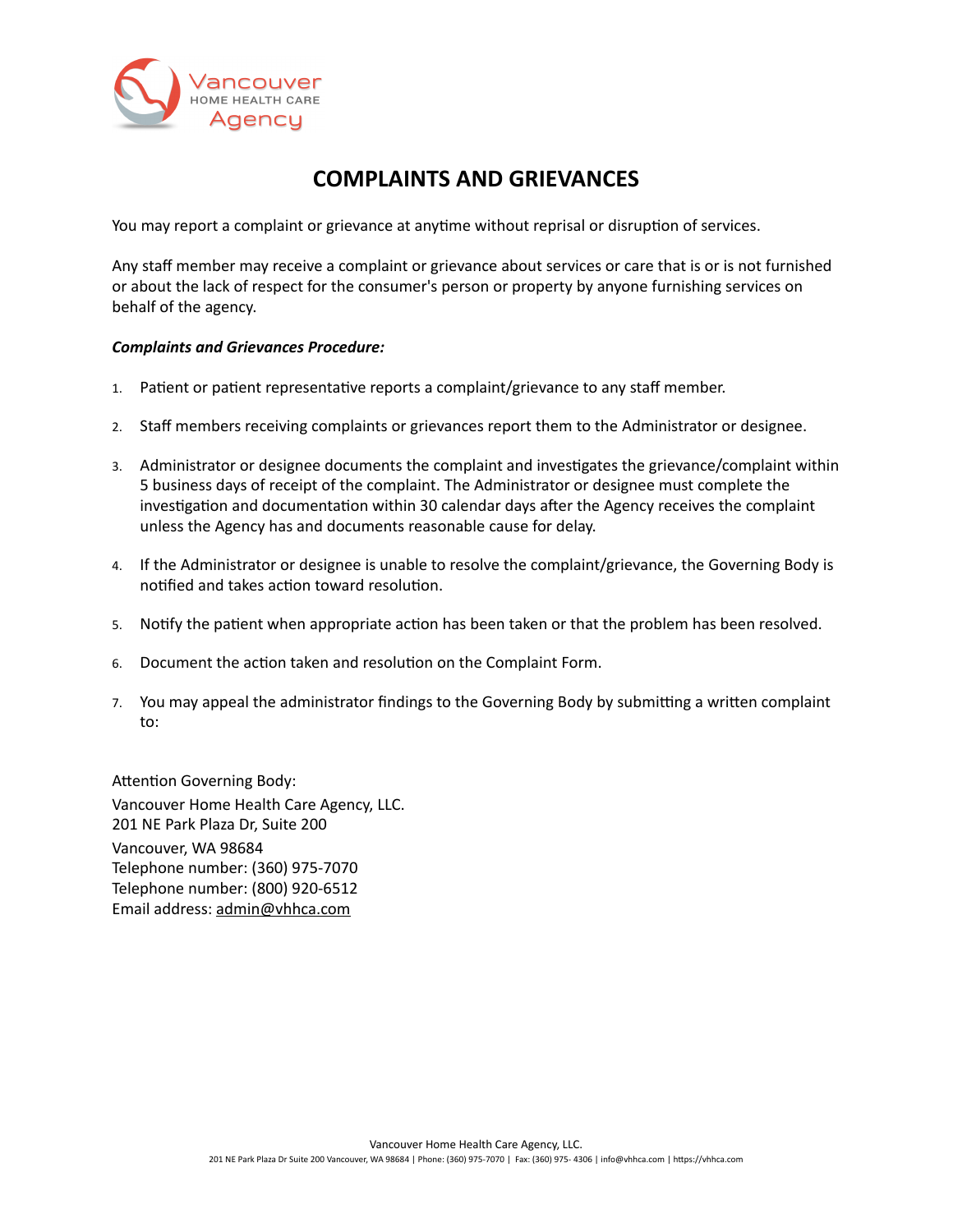

The patient may contact at anytime without reprisal or disruption in services the:

Vancouver Home Health Care Agency, LLC. 201 NE Park Plaza Dr Suite 200 Vancouver, WA 98684 [admin@vhhca.com](mailto:admin@vhhca.com) Phone : (360) 975-7070 Phone : (800) 920- 6512 Fax number : (360) 975- 4306

Washington State Department of Health Health Systems Quality Assurance Complaint Intake P.O. Box 47857 Olympia, WA 98504-7857 [hsqa.csc@doh.wa.gov](mailto:hsqa.csc@doh.wa.gov) Phone: 360-236-4700 Phone: 800-633-6828 Fax number: 360-236-4818

*At Vancouver Home Health Care Agency, caring and compassion is our business...*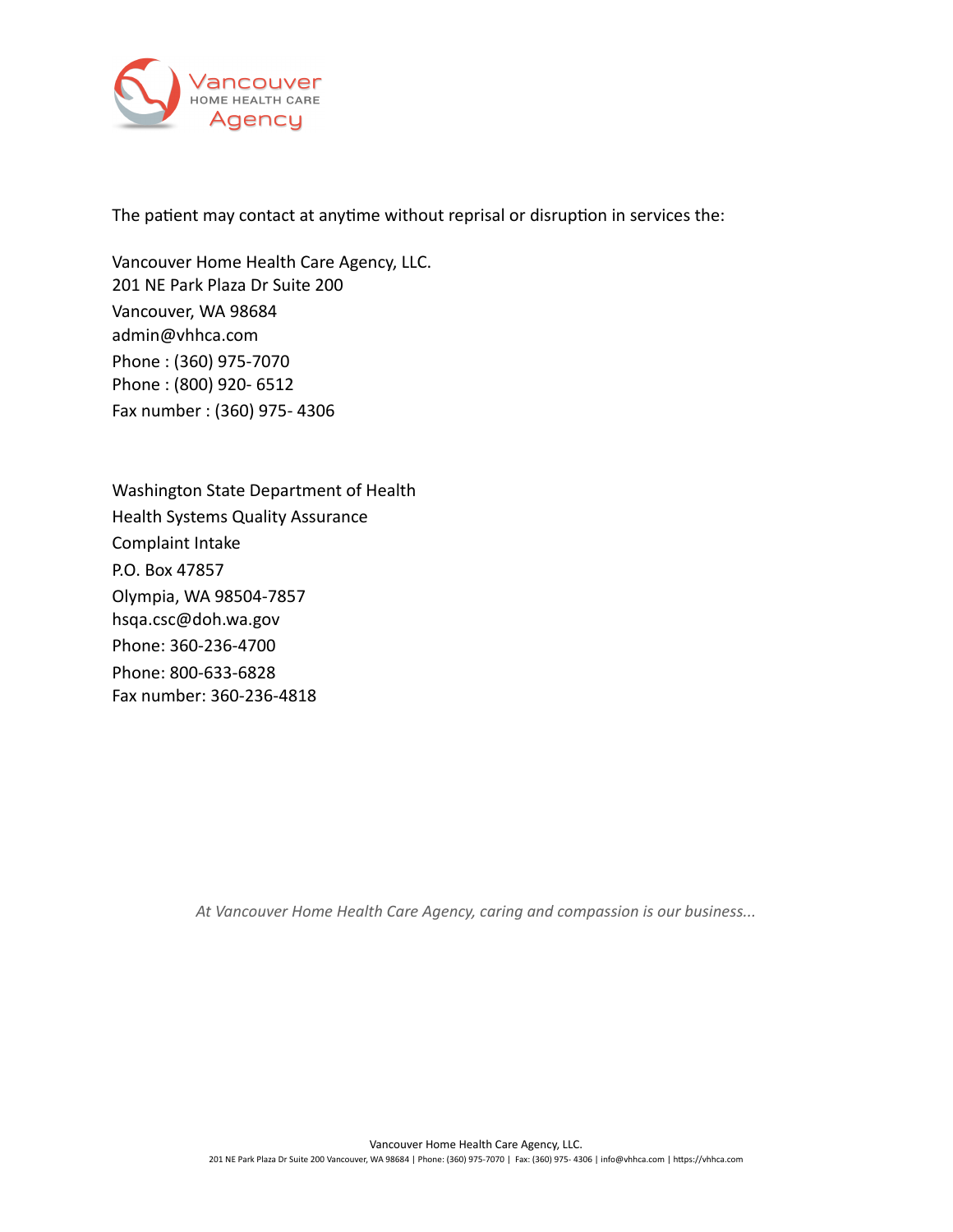

# **HIPAA NOTICE OF PRIVACY PRACTICES**

#### **IN COMPLIANCE WITH HIPAA - THE HEALTH INSURANCE PORTABILITY AND ACCOUNTABILITY ACT OF 1996**

If you are a client of Vancouver Home Health Care Agency LLC, this notice describes how your medical information may be used and disclosed and how you can get access to this information. Please review this notice carefully.

#### **I. USES AND DISCLOSURES**

The Agency will not disclose your health information without your authorization, except as described in this notice.

*Plan of Care/Treatment.* The Agency will use your health information for the plan of care/treatment; for example, information obtained by a nurse/therapist will be recorded in your record and used to determine the course of treatment. Your nurse/therapist and other health care professionals will communicate with one another personally and through the case record to coordinate care provided. You may receive more than one service (program) during your treatment period with such information shared between programs.

*Payment.* The Agency will use your health information for payment for services rendered. For example, the Agency may be required by your health insurer to provide information regarding your health care status so that the insurer will reimburse you or the Agency. The Agency may also need to obtain prior approval from your insurer and may need to explain to the insurer your need for home care and the services that will be provided to you.

*Health Care Operations.* The Agency will use your health information for health care operations. For example, Agency therapist, nurses, field staff, supervisors and support staff may use information in your case record to assess the care and outcomes of your case and others like it. This information will then be used in an effort to continually improve the quality and effectiveness of services we provide. Regulatory and accrediting organizations may review your case record to ensure compliance with their requirements.

*Notification.* In an emergency, the Agency may use or disclose health information to notify or assist in notifying a family member, personal representative or another person responsible for your care, of your location and general condition.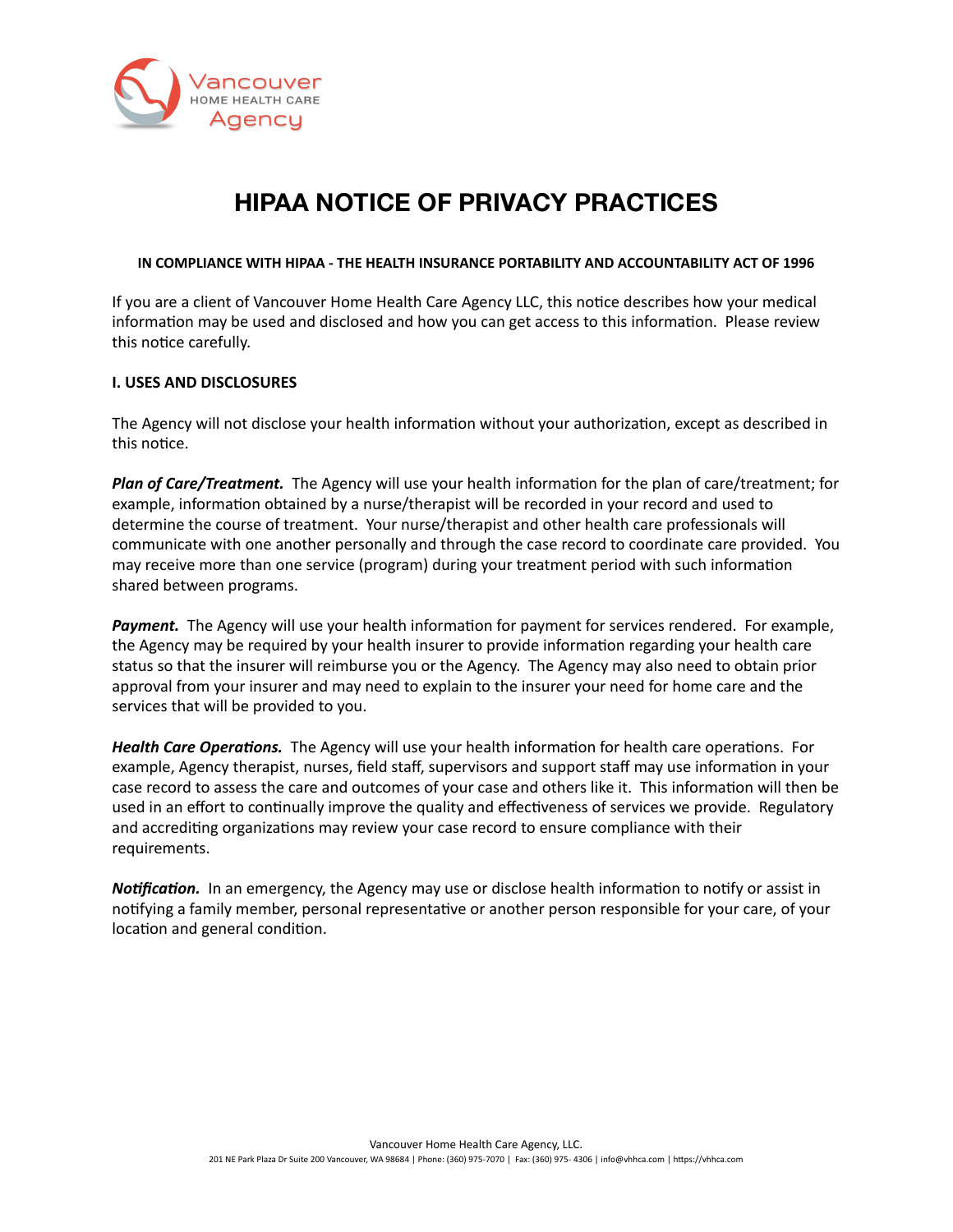

*Workers´ Compensation.* The Agency may disclose health information to the extent authorized by and to the extent necessary to comply with laws relating to workers´ compensation or other similar programs established by the law. Public Health. As required by federal and state law, the Agency may disclose your health information to public health or legal authorities charged with preventing or controlling disease, injury or disability.

*Law Enforcement.* As required by federal and state law, the Agency will notify authorities of alleged abuse/neglect; and risk or threat of harm to self or others. We may disclose health information for law enforcement purposes as required by law or in response to a valid subpoena.

*Charges against the Agency.* In the event you should file suit against the Agency, the Agency may disclose health information necessary to defend such action.

*Duty to Warn.* When a client communicates to the Agency a serious threat of physical violence against himself, herself or a reasonably identifiable victim or victims, the Agency will notify either the threatened person(s) and/or law enforcement.

The Agency may also contact you about appointment reminders, treatment alternatives or for public relations activities. In any other situation, the Agency will request your written authorization before using or disclosing any identifiable health information about you. If you choose to sign such authorization to disclose information, you can revoke that authorization to stop any future uses and disclosures.

## **II. INDIVIDUAL RIGHTS**

You have the following rights with respect to your protected health information:

1. You may request in writing that the Agency not use or disclose your information for treatment, payment or administration purposes or to persons involved in your care except when specifically authorized by you, when required by law, or in emergency situations. The Agency will consider your request; however, the Agency is not legally required to accept it. You have the right to request that your health information be communicated to you in a confidential manner such as sending mail to an address other than your home. Patients may request a copy of their electronic medical record in an electronic form. The Agency will charge you a reasonable amount, as allowed by statute for providing a copy of the electronic medical record.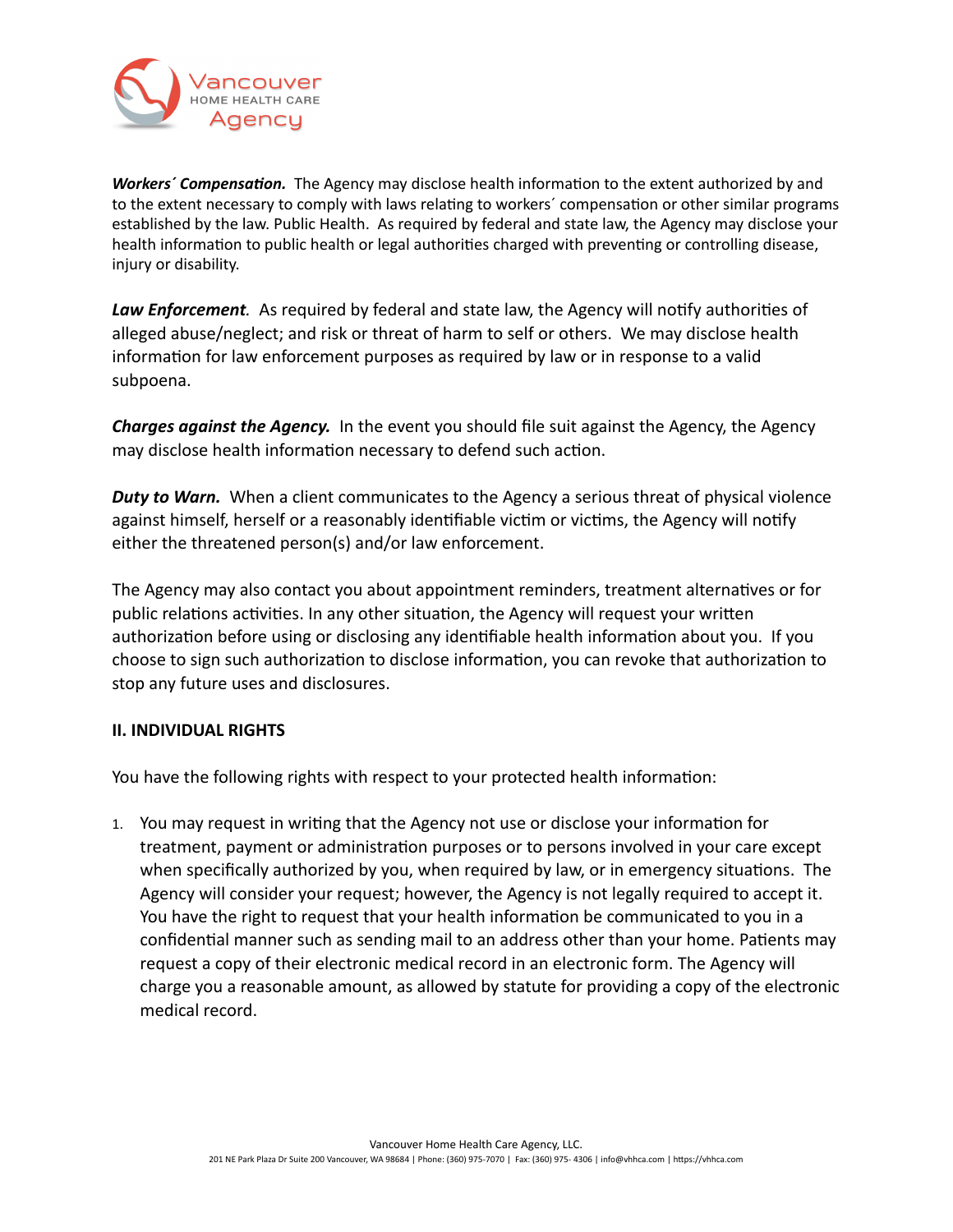

2. Within the limits of the statutes and regulations, you have the right to inspect and copy your protected health information. If you request copies, the Agency will charge you a reasonable amount, as allowed by statute.

3. If you believe that information in your record is incorrect or if important information is missing, you have the right to submit a request to the Agency to amend your protected health information by correcting the existing information or adding the missing information.

4. You have the right to receive an accounting of disclosures of your protected health information made by the Agency for certain reasons, including reason related to public purposes authorized by law and certain research. The request for an accounting must be made in writing to Privacy Officer. The request should specify the time period for the accounting starting on or after April 14, 2003. Accounting request may not be made for periods of time in excess of six (6) years. The Agency would provide the first accounting you request during any 12-month period without charge. Subsequent accounting request may be subject to a reasonable cost based fee.

5. If this notice was sent to you electronically, you may obtain a paper copy of the notice upon request to the Agency.

6. When patients pay by cash they can instruct this agency not to share information about their treatment with their health plan/ insurance provider.

7. This agency will not disclose genetic information.

8. This agency will not use patient information for the purpose of fundraising or marketing. This agency will not sale patient health information.

## **III. AGENCY´S DUTIES**

1. The Agency is required by law to maintain the privacy of protected health information and to provide individuals with notice of its legal duties and privacy practices with respect to protected health information.

2. The Agency is required to abide by the terms of this Notice of its duties and privacy practices. The Agency is required to abide by the terms of this Notice as may be amended from time to time.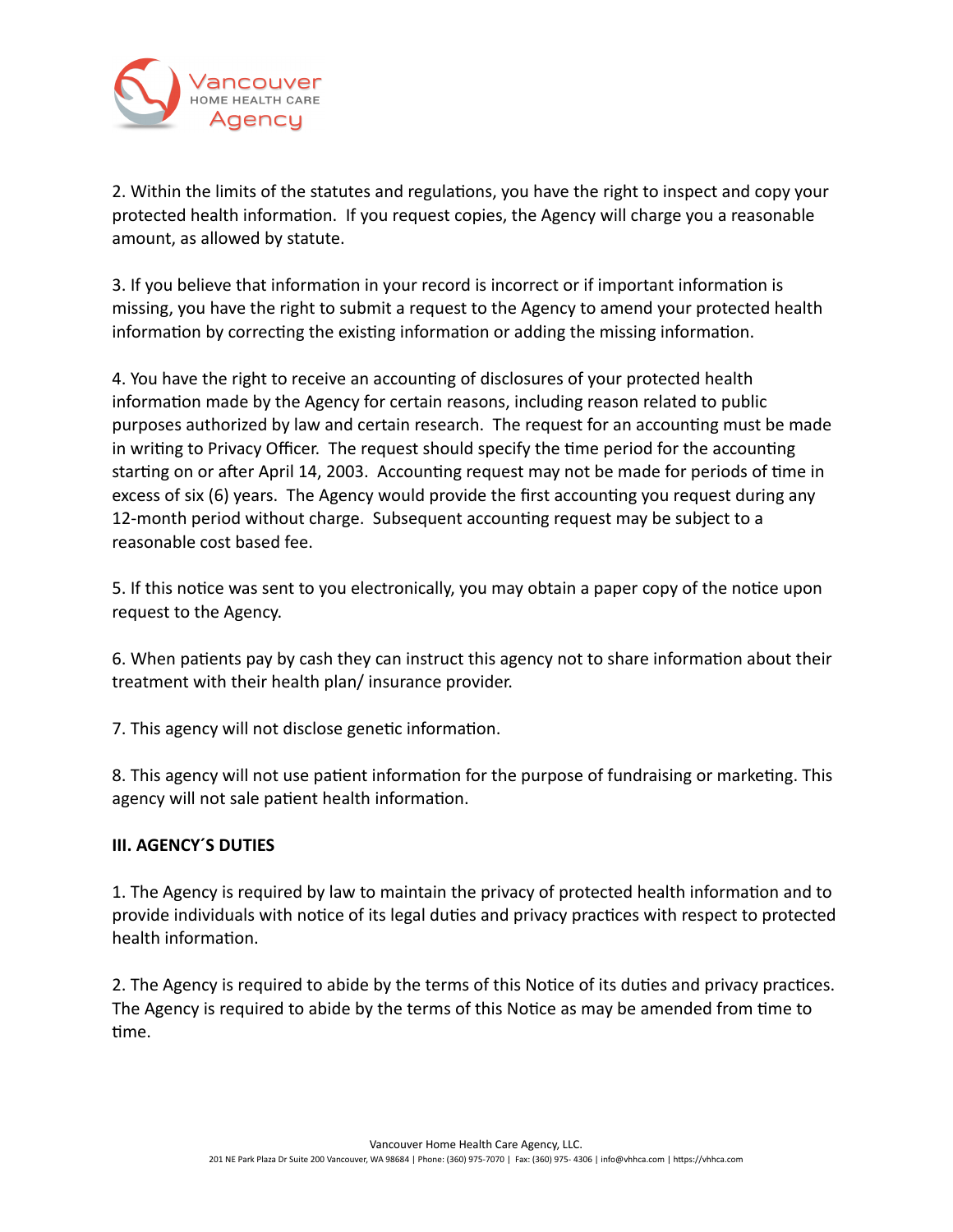

3. The Agency reserves the right to change the terms of this Notice and to make the new Notice provisions effective for all protected health information that it maintains. Prior to making any significant changes in our policies, Agency will change its Notice and provide you with a copy. You can also request a copy of our Notice at any time. For more information about our privacy practices, please contact the office at (360) 975-7070 or [admin@vhhca.com.](mailto:admin@vhhca.com)

4. It is the duty of this agency to notify the patient of a breach of their protected health information. This agency will notify the patient within 15 business days of discovery of any breach in the patients protected health information. Notification will occur regardless of whether the breach was accidental or if a business associate was the cause. A "breach" of PHI is any unauthorized access, use or disclosure of unsecured PHI, unless a risk assessment is performed that indicates there is a low probability that the PHI has been compromised. The risk assessment must be performed after both improper uses and disclosures, and include the nature and extent of the PHI involved, a list of unauthorized persons who used or received the PHI, if the PHI was in fact acquired or viewed, and the degree of mitigation. This agency and if any business associate was involved must consider all the following factors in assessing the probability of a breach:

- the nature and extent of the protected health information involved, including the types of identifiers and the likelihood of re-identification;
- the unauthorized person who used the protected health information or to whom the disclosure was made;
- whether the protected health information was actually acquired or viewed; and
- the extent to which the risk to the protected health information has been mitigated.

"Unsecured" protected health information means protected health information that is not rendered unusable, unreadable, or indecipherable to unauthorized individuals through the use of a technology or methodology.

5. If the breach is determined to have no or low probability of risk to the patient then the patient will not be notified. Any other risk factor requires the agency to notify the patient in writing within 15 business days of the conclusion of the determination.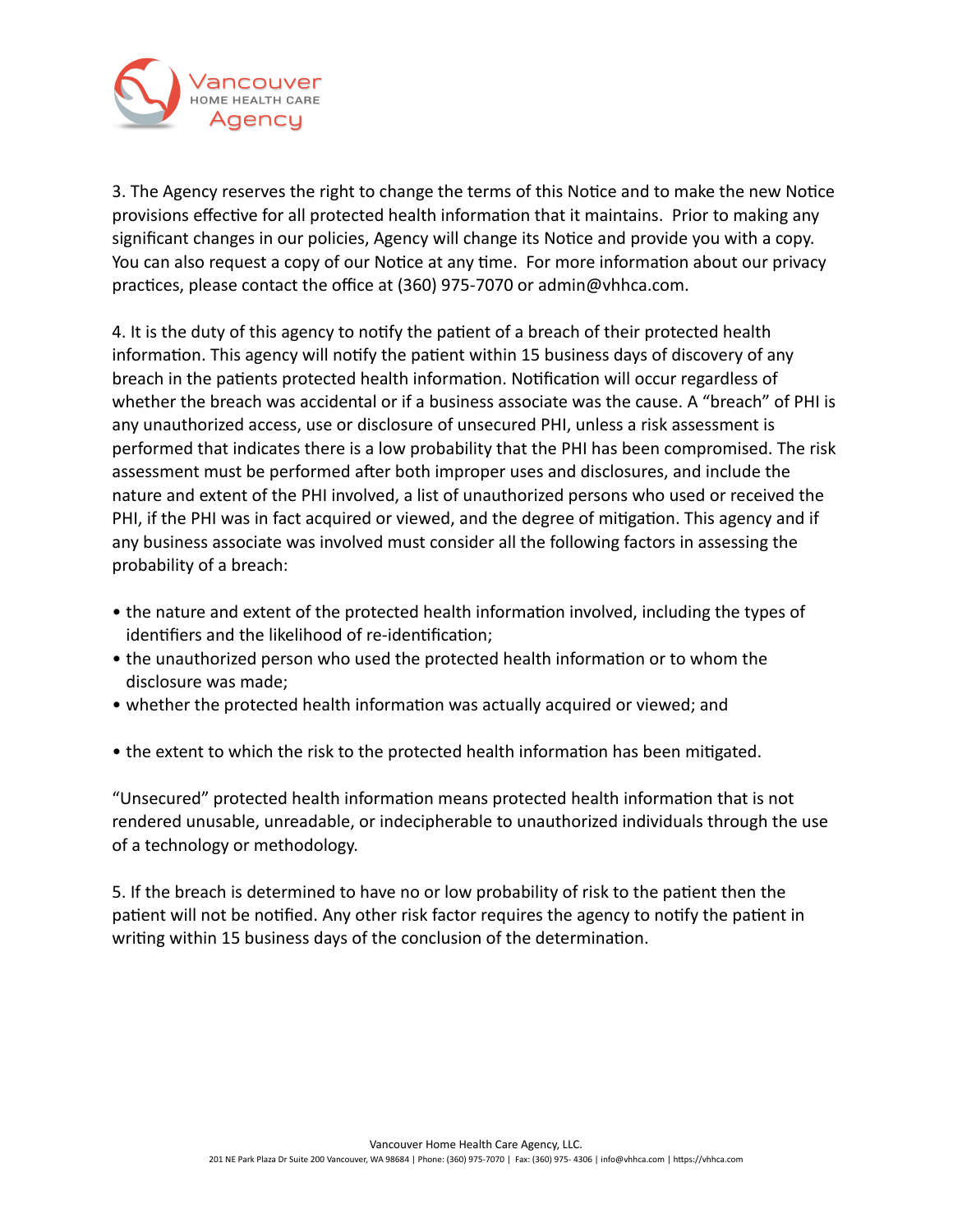

### **IV. COMPLAINTS**

If you are concerned that the Agency has violated your privacy rights, or you disagree with a decision the Agency made about access to your records, you may contact the office at 800 920 6512. You may also send a written complaint to the Federal Department of Health and Human

Services. The Vancouver Home Health Care Agency LLC office staff can provide you with the appropriate address upon request. Under no circumstances will you be retaliated against for filing a complaint.

## **V. CONTACT INFORMATION**

The Agency is required by law to protect the privacy of your information, provide this Notice about our information practices, and follow the information practices that are described in this Notice.

If you have any questions or complaints, please contact the Agency Administrator.

You may contact this person at: **Vancouver Home Health Care Agency, LLC.** 201 NE Park Plaza Dr Suite 200 Vancouver, WA 98684 [admin@vhhca.com](mailto:admin@vhhca.com) Phone : (360) 975-7070 Phone : (800) 920- 6512 Fax number : (360) 975- 4306

Complaints may also be directed to State Licensing Authority without fear of retaliation.

### **Washington State Department of Health**

Health Systems Quality Assurance Complaint Intake hsqa.csc@doh.wa.gov P.O. Box 47857 Olympia, WA 98504-7857 Phone: 360-236-4700 Phone: 800-633-6828 Fax number: 360-236-4818